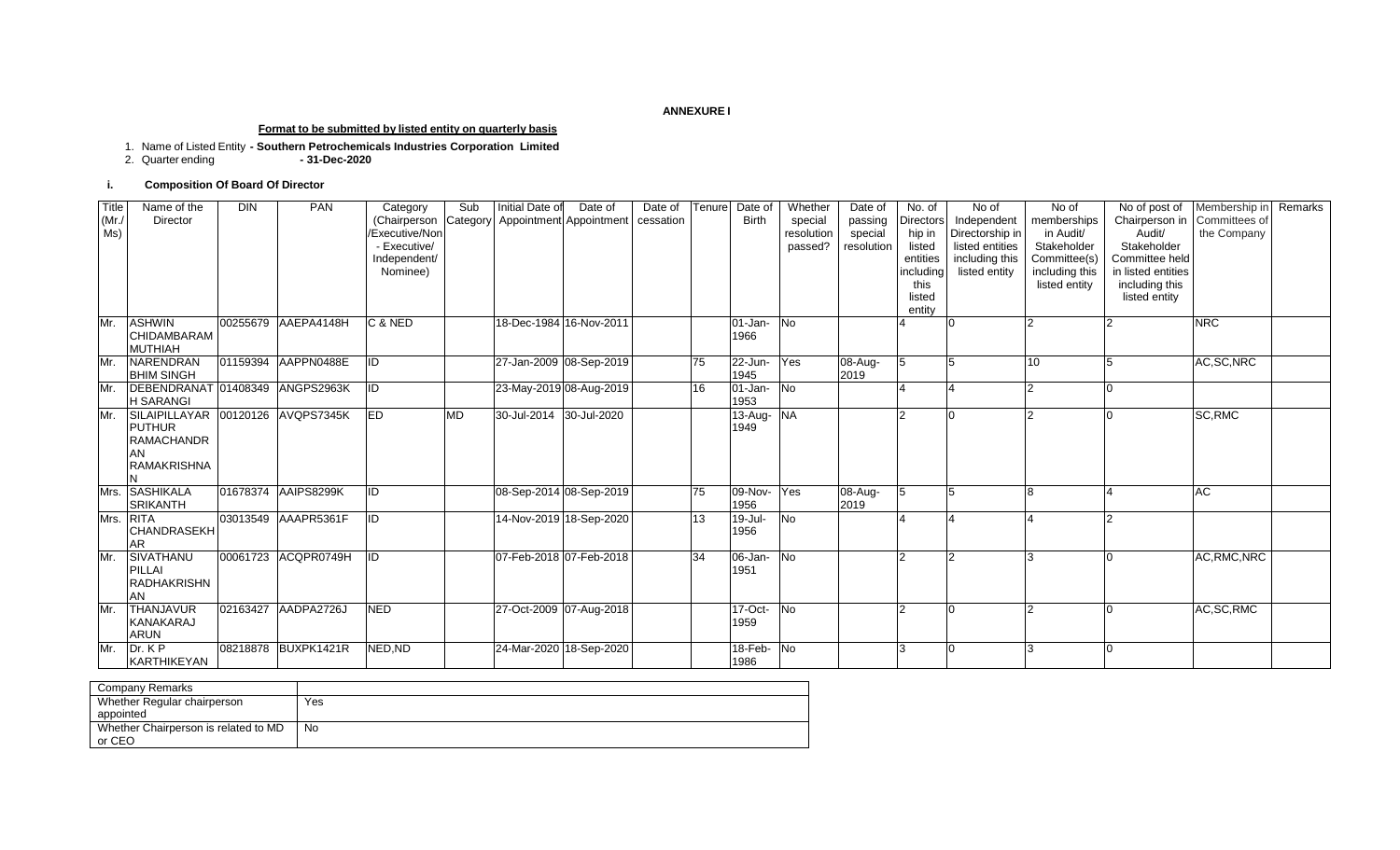## **ii. Composition of Committees**

#### **a. Audit Committee**

| Sr. | Name of the Director     | Category   | Chairperson/Membership | <b>Appointment Date</b> | <b>Cessation Date</b> |
|-----|--------------------------|------------|------------------------|-------------------------|-----------------------|
| No. |                          |            |                        |                         |                       |
|     | NARENDRAN BHIM SINGH     | ID         | Member                 | 27-Jan-2009             |                       |
|     | SASHIKALA SRIKANTH       | ID         | Chairperson            | 21-Sep-2015             |                       |
|     | SIVATHANU PILLAI         | ID         | Member                 | 01-Apr-2019             |                       |
|     | RADHAKRISHNAN            |            |                        |                         |                       |
|     | THANJAVUR KANAKARAJ ARUN | <b>NED</b> | Member                 | 07-Feb-2018             |                       |
|     |                          |            |                        |                         |                       |

Company Remarks Whether Permanent chairperson appointed

#### **b. Stakeholders Relationship Committee**

| . . | oluncholucio noiutiono lo commutec               |            |                        |             |                       |
|-----|--------------------------------------------------|------------|------------------------|-------------|-----------------------|
| Sr. | Name of the Director                             | Category   | Chairperson/Membership | Appointment | <b>Cessation Date</b> |
| No. |                                                  |            |                        | Date        |                       |
|     | NARENDRAN BHIM SINGH                             | ID         | Chairperson            | 27-Jan-2009 |                       |
| 2   | SILAIPILLAYARPUTHUR RAMACHANDRAN<br>RAMAKRISHNAN | ED.        | Member                 | 01-Apr-2019 |                       |
| ົ   | THANJAVUR KANAKARAJ ARUN                         | <b>NED</b> | Member                 | 07-Feb-2018 |                       |
|     |                                                  |            |                        |             |                       |

| Company Remarks               |     |
|-------------------------------|-----|
| Whether Permanent chairperson | Yes |
| appointed                     |     |

Yes

#### **c. Risk Management Committee**

| Sr. | Name of the Director             | Category   | Chairperson/Membership | Appointment | <b>Cessation Date</b> |
|-----|----------------------------------|------------|------------------------|-------------|-----------------------|
| No. |                                  |            |                        | Date        |                       |
|     | SILAIPILLAYARPUTHUR RAMACHANDRAN | ED         | Member                 | 07-Feb-2018 |                       |
|     | RAMAKRISHNAN                     |            |                        |             |                       |
|     | SIVATHANU PILLAI RADHAKRISHNAN   | ID         | Chairperson            | 17-Mav-2018 |                       |
|     | THANJAVUR KANAKARAJ ARUN         | <b>NED</b> | Member                 | 07-Feb-2018 |                       |

| $\mathsf{Companv}$<br>Remarks                           |             |
|---------------------------------------------------------|-------------|
| Wheth.<br>chairperson<br>Permanent<br>.her<br>. GL<br>. | Yes<br>$ -$ |
| appointed                                               |             |

#### **d. Nomination and Remuneration Committee**

| Sr. | Name of the Director       | Category | Chairperson/Membership | <b>Appointment Date</b> | <b>Cessation Date</b> |  |  |  |
|-----|----------------------------|----------|------------------------|-------------------------|-----------------------|--|--|--|
| No. |                            |          |                        |                         |                       |  |  |  |
|     | ASHWIN CHIDAMBARAM MUTHIAH | C & NED  | Member                 | 28-May-2014             |                       |  |  |  |
| 2   | NARENDRAN BHIM SINGH       | ID       | Chairperson            | 27-Jan-2004             |                       |  |  |  |
| 3   | SIVATHANU PILLAI           | ID       | Member                 | 01-Apr-2019             |                       |  |  |  |
|     | RADHAKRISHNAN              |          |                        |                         |                       |  |  |  |
|     |                            |          |                        |                         |                       |  |  |  |
|     | Company Domarica           |          |                        |                         |                       |  |  |  |

| $\mathsf{Companv}$<br>Remarks                           |             |
|---------------------------------------------------------|-------------|
| Wheth<br>chairperson<br>Permanent<br>her<br>انا<br>____ | Yes<br>$ -$ |
| appointed                                               |             |
|                                                         |             |

# iii. **Meeting of Board of Directors**

| Date(s) of Meeting (if<br>Date(s) of Meeting (if<br>any) in the relevant<br>any) in the previous<br>quarter<br>quarter |             | Whether requirement<br>of Quorum met | <b>Number of Directors</b><br>present | Number of Independent<br><b>Directors present</b> |  |
|------------------------------------------------------------------------------------------------------------------------|-------------|--------------------------------------|---------------------------------------|---------------------------------------------------|--|
| 12-Aug-2020                                                                                                            | 13-Nov-2020 |                                      | Yes                                   |                                                   |  |
|                                                                                                                        |             |                                      |                                       |                                                   |  |
| Company Remarks                                                                                                        |             |                                      |                                       |                                                   |  |
| Maximum gap between any two<br>consecutive (in number of days)                                                         |             | 92                                   |                                       |                                                   |  |

#### iv. **Meeting of Committees**

| during of the<br>committee in the<br>previous quarter | the committee in the<br>relevant quarter | Whether<br>requirement of<br>Quorum met<br>(Yes/No) | Number of<br><b>Directors</b><br>present | Number of<br>independent<br>directors present |
|-------------------------------------------------------|------------------------------------------|-----------------------------------------------------|------------------------------------------|-----------------------------------------------|
| 12-Aug-2020                                           | 13-Nov-2020                              | Yes                                                 |                                          |                                               |
| 11-Aug-2020                                           | 19-Nov-2020                              | Yes                                                 |                                          |                                               |
| 04-Aug-2020                                           |                                          | Yes                                                 |                                          |                                               |
|                                                       |                                          | 04-Nov-2020                                         |                                          |                                               |

| Company Remarks                       |    |
|---------------------------------------|----|
| Maximum gap between any two           | 92 |
| consecutive (in number of days) [Only |    |
| for Audit Committeel                  |    |

# v. **Related Party Transactions**

| <b>Subject</b>                                                                                            | <b>Compliance status</b><br>(Yes/No/NA) | Remark |
|-----------------------------------------------------------------------------------------------------------|-----------------------------------------|--------|
| Whether prior approval of audit committee obtained                                                        | Yes                                     |        |
| Whether shareholder approval obtained for material RPT                                                    | Not Applicable                          |        |
| Whether details of RPT entered into pursuant to omnibus approval have<br>been reviewed by Audit Committee | Yes                                     |        |